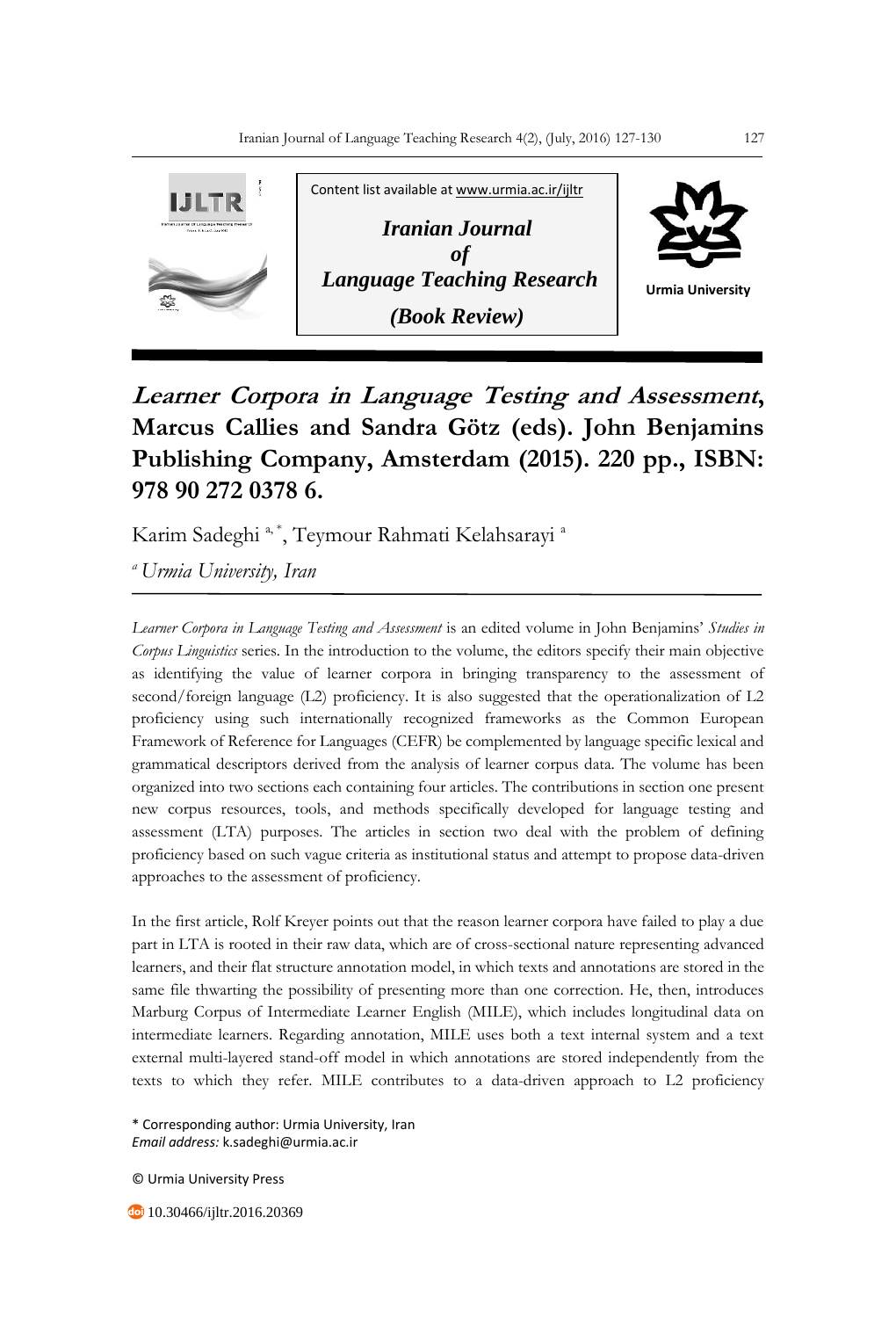128 Iranian Journal of Language Teaching Research 4(2), (July, 2016) 127-130

conceptualization by providing more text types at different levels of formality compared to only argumentative texts offered by most other corpora.

The second article by Gamallo, Garcia, del Rio, and Gonzalez focuses on an automatic error detection and correction tool called 'Avalingua'. The software has been developed to place learners in A1-C2 CEFR proficiency levels. The input texts are first scrutinized by a lexical module and then fed into spelling and syntactic modules. The spelling module automatically corrects words identified by the lexical module while the syntactic module detects and corrects erroneous syntactic relations. Finally, the student model scores the text based on the number of errors and text length. The modular structure of Avalingua allows it to be used for any language provided that the appropriate database is fed into the software. Avalingua enjoys an F-score (proportion between precision and recall) of 76% (compared to the lower F-score of 42% by other similar software).

In their contribution to the volume, Nordrum and Erikson deal with the challenge of writing and understanding data commentaries on visual materials by students of different disciplines and how this is addressed in a small specialized corpus which specifically focuses on 198 data commentaries extracted from 10 master's theses and 13 research papers published in three peer-reviewed international journals in the field of applied chemistry. The data commentaries are annotated for both move structures and lexico-grammatical features with the aim of developing "students' ability to self-assess their use of data commentaries" (p. 70) through different types of teacher-designed activities.

The last contribution in section one introduces a computer-mediated communication (CMC) corpus which contains 2023 comments on news stories posted online in a teacher created website. For the purposes of comparability, the corpus also includes a collection of over 23000 native speaker comments on news events in the BBC website 'Have Your Say'. A major goal of the designers is to assign proficiency levels to learner texts using binary 'yes/no' decisions by a group of raters for the concepts of complexity, accuracy, and fluency. The preliminary ratings reveal that most comments fall at levels 2 (31%), 1 (16%), and 3 (15%).

The first article in section two introduces English Vocabulary Profile (EVP) in which CEFR A1- C2 proficiency levels are assigned not to texts but to different definitions of individual words. In her article, Agniezka Leńok-Szymańska describes a study on the association between EVP-based and human raters' assigned CEFR levels to learners' texts in 90 A1-B2 level essays from the International Corpus of Crosslinguistic Interlanguage. The results reveal that EVP descriptions of text levels can be taken to be reliable. The study is among the first attempts to complement CEFR functionally characterized proficiency levels with text/data-driven descriptors.

In one out of the only two contributions devoted to speaking, Pascual pérez-Paredes and María Sánchez-Tornel report a study in which the linguistic features of the language produced by Spanish learners of English on a picture description component of the Louvain International Database of Spoken English Interlanguage (LINDSEI) were compared to the language produced by native speakers (NSs) on a similar task in interviews drawn from the Louvain Corpus of Native English Conversation. The data in the two corpora were first part-of-speech tagged and then explored using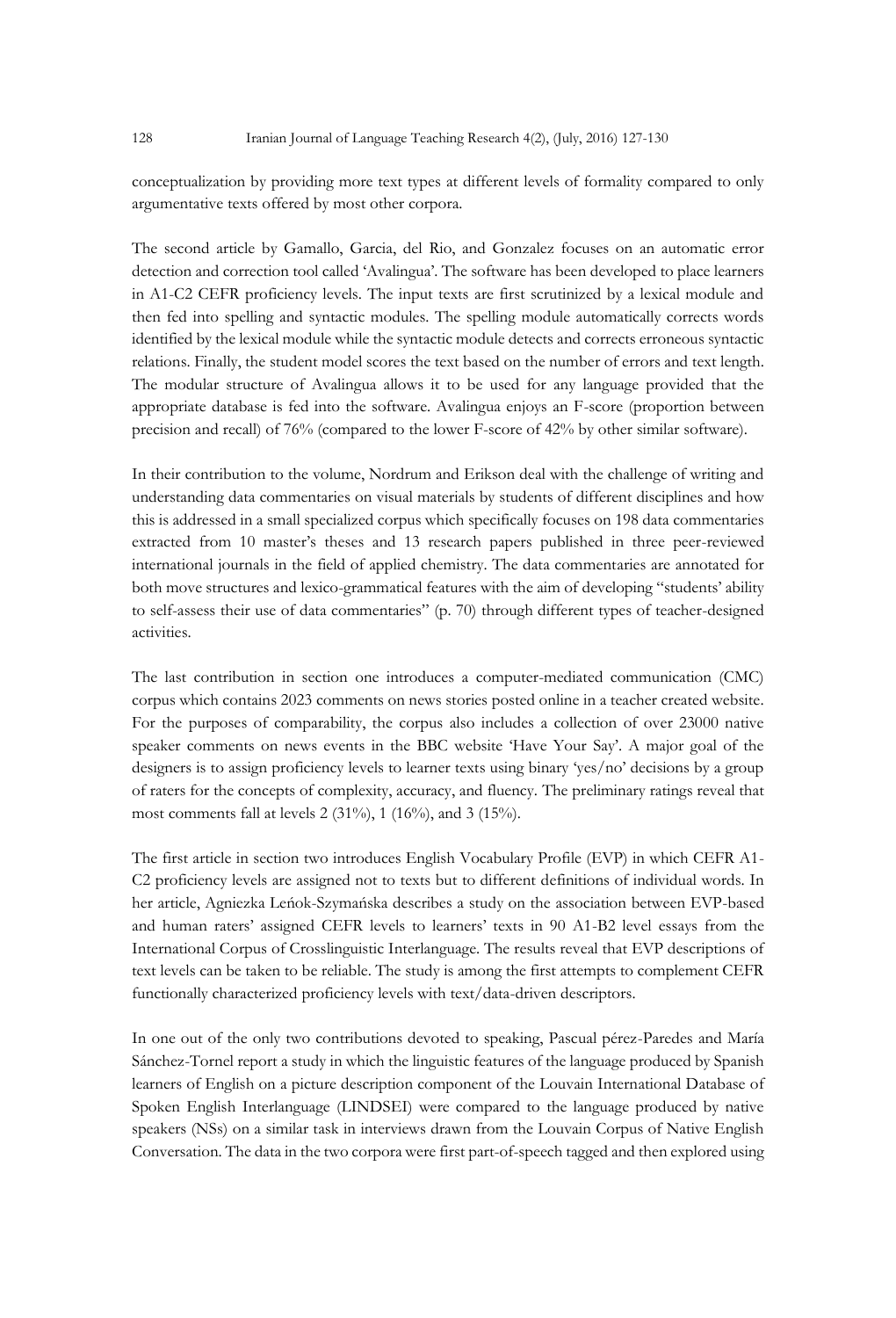multidimensional analysis, which is sensitive to co-occurring features. The findings reveal that the linguistic features used most frequently by NSs are less frequent in learners' speech, and vice-versa.

The article by María Belén Díez-Bedmar describes her study on the use of English articles for which a learner corpus of 26 essays written by Spanish learners of English was compiled. The essays were assigned to CEFR A2-B2 proficiency levels by two experienced raters and the criterial features of articles use at each level were investigated. Generally, the findings show that the criterial features of B2 level learners' productions are correct and effective use of English articles, in particular the zero article. Lower level learners' language, however, is characterized by the overuse of the definite article leading to the ineffective selection of the zero article. The research results bear witness to the potential benefits of corpus-based text/data-driven approach to LTA.

In the last contribution to the volume, Sandra Götz presents a study on verb-tense errors in the speech of German advanced learners of English, the data for which were drawn from the German sub-section of LINDSEI. To this end, 50 interviews were error-tagged by three experts with native speaker norms as point of reference. The findings reveal that the error category with the highest frequency is grammatical and related to verb tenses. The learners were, then, divided into three proficiency groups based on the number of errors. These results show that as proficiency increases, the categorical types and frequency of errors in learners' speech decrease. It is in this final article that samples of some CEFR functional characterizations of proficiency levels complemented by corpus-based data-driven lexico-grammatical descriptors are presented.

The volume can be of great interest to a wide range of readership among experts in corpus and computational linguistics, language assessment, L2 teaching, and ESP/EAP. Nevertheless, the potential benefits of the corpora and methods introduced in the volume have not yet been empirically investigated for real LTA purposes. Moreover, some of the methods (e.g., proficiency level assignment to CMC learner corpora texts) are based on such already challenged concepts as native speaker norms (Firth & Wagner, 2007; Holliday, 2008). The methods, which are also meant to be simple enough to allow self-assessment, are too subjective and complex to be implemented by learners. Furthermore, there are some practical considerations (e.g., hiring four raters as in the case of EVP project) which cannot be afforded by most LTA institutions.

Regarding content, it is recommended that the future editions of the volume include some more articles on the application of learner corpora in assessing speaking so as to achieve its aim of highlighting "the benefits and potential of using learner corpora for the testing and assessment of L2 proficiency in both speaking and writing" (p. 1).

The volume, however, enjoys a well-written introduction and a flexible organization in that readers can enter the book anywhere matching their own area of interest. Moreover, most of the contributions are examples of both new tools and data-driven approaches to proficiency assignment and readers with a clear understanding of the general aims of the volume can focus on these two themes in any article.

To sum up, the principal ideas of the volume are the necessity of developing tailor-made learner corpora for the purposes of LTA (Park, 2014) and the embodiment of lexico-grammatical features